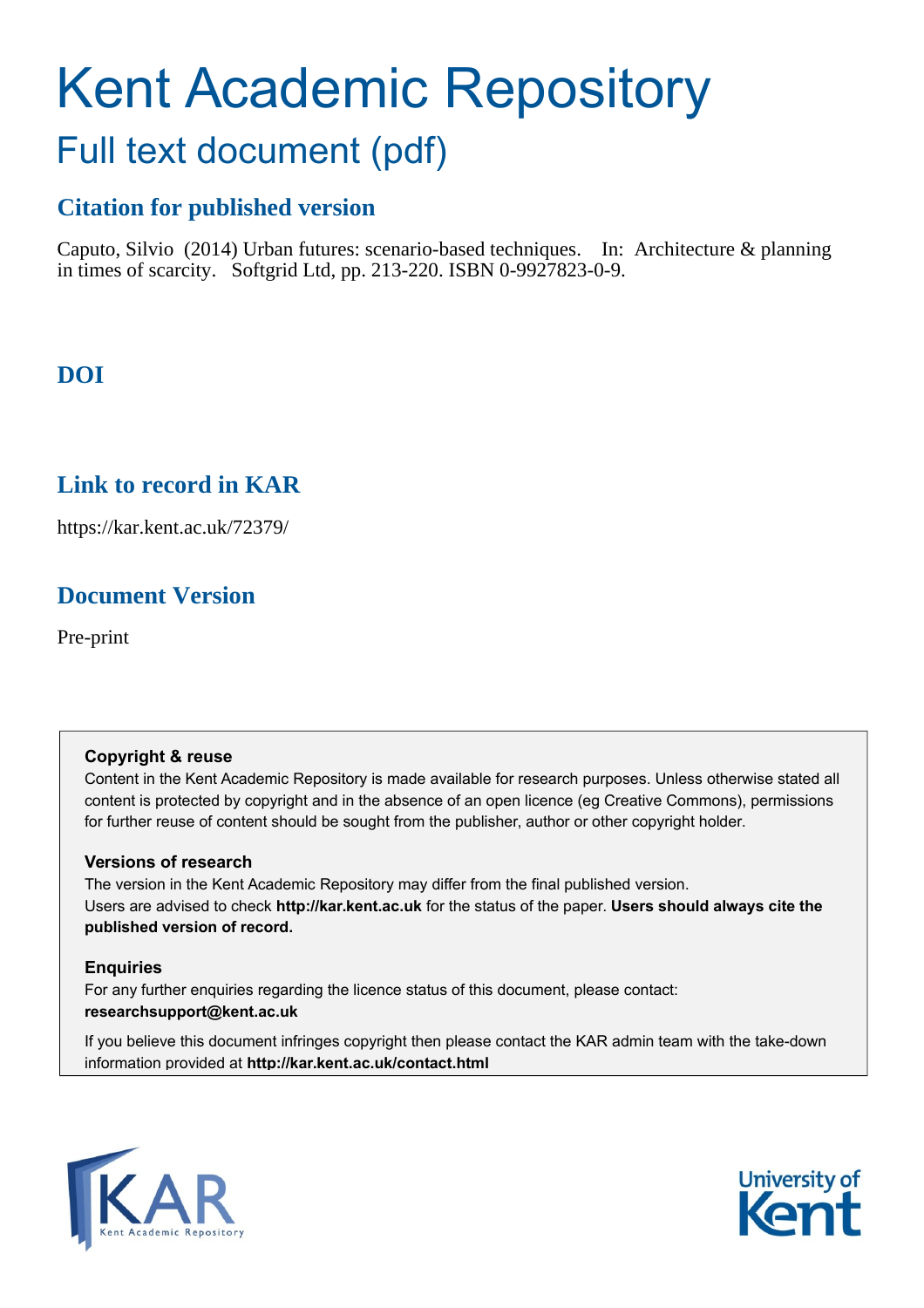#### *TITLE - Urban futures: scenario based techniques*

*AUTHOR -* Silvio Caputo

In his recently published book "Design Futuring', Tony Fry (2009) outlines a design methodology that includes the use of scenarios as a way to encompass within the design scope considerations (and concerns) about the future. Society is on course for an environmental meltdown and cities are largely responsible for this threat. If the future must be secured, we must learn to design with the future in mind and redirect design practice accordingly. The idea of a change of direction implies that to date designers have predominantly acted in response to the here-and-now, ignoring the future consequences of their decisions. In a way, this pattern of behaviour can be regarded as entrenched in contemporary (and maybe past) culture. Fry maintains that 'while the inability to project our action in time seems to be a structural limitation of our mode of being, overcoming this condition and acquiring much greater futuring capability will become an increasingly vital factor for securing our ongoing being… Unless this is done, later events can make earlier decisions redundant, or expose them as inappropriate'.

----------------------------------------------------------------------------------------------------------------------------------------

It would seem that today the human species possesses an excessive tendency to restrict the time scope of actions and focus predominantly on the preoccupations of the moment. Yet, such a tendency seems not to conflict with its opposite. History is scattered with utopian visions of the future, ambitious paradigm shifts whose physical and theoretical marks (or scars) are still with us, and to which we still knowingly or unknowingly reference. Ebenezer Howard's garden city model, for example, (2009 [1902]) is still influencing the urban design debate and is the urban form that some associate with eco-cities. Peter Kropotkin's dream of a delocalised and diffused pattern of urbanisation integrating work, live and play, and nature (1994 [1912]) resonates in, say, much of the transition towns' philosophy. It can therefore be assumed that in the face of the capacity to imagine, outline, and appreciate options that could lead to a better future, the present has the power to obliterate our long-term dreams and dictate a more pragmatic, often short-sighted line of action. These two impulses can coexist in society and still be decoupled: while there is an aspiration to change for the greater good, personal conditions and value systems lock in day-to-day decisions and professional choices, gearing them up to the often unsustainable necessities (either induced or real) of the present.

History provides sufficient evidence that contingencies can push towards very unsustainable directions. In his seminal study on the collapse of societies, Diamond (2005) cogently reconstructs the dynamics that brought mighty civilisations to extinction. In spite of their sophisticated cultural and social architecture (in itself a visionary project in constant evolution: a cultural construct regulating social aspirations and relationships), their relentlessly increasing daily needs and wants proved irreconcilable with their long-term ambitions. That is why, as Fry asserts, today design practice must be redirected. It is not sufficient to envision our future. In order to substantiate it we must change our design methodology abandoning a schizoid attitude of envisioning bold shifts of society and still operating professionally with a business-as-usual approach. A new methodological approach can remind us of the impact our current choices will have on the future, thus reconciling the future with the present.

The process of designing in itself can be defined as 'the planning and patterning of any act towards a desirable, foreseeable end' (Papanek 1984). Thus implicit within the concept of designing or planning is the idea of the future (Conroy 2006). Still, what motivates designers in taking their decisions? As students, architects and urban designers are encouraged to nurture and express their particular views, using space to mould places. At a higher level, they are taught to think of these spaces as vessels for cultural values. The resulting process is one that morphs aesthetics and function, appearance and performance. Nevertheless it is undeniable that the fascination with form comes with the risk of an undue reliance on its potential for conveying and transmitting contents that can divert the design focus away from that of the building programme and its effective performance. Over the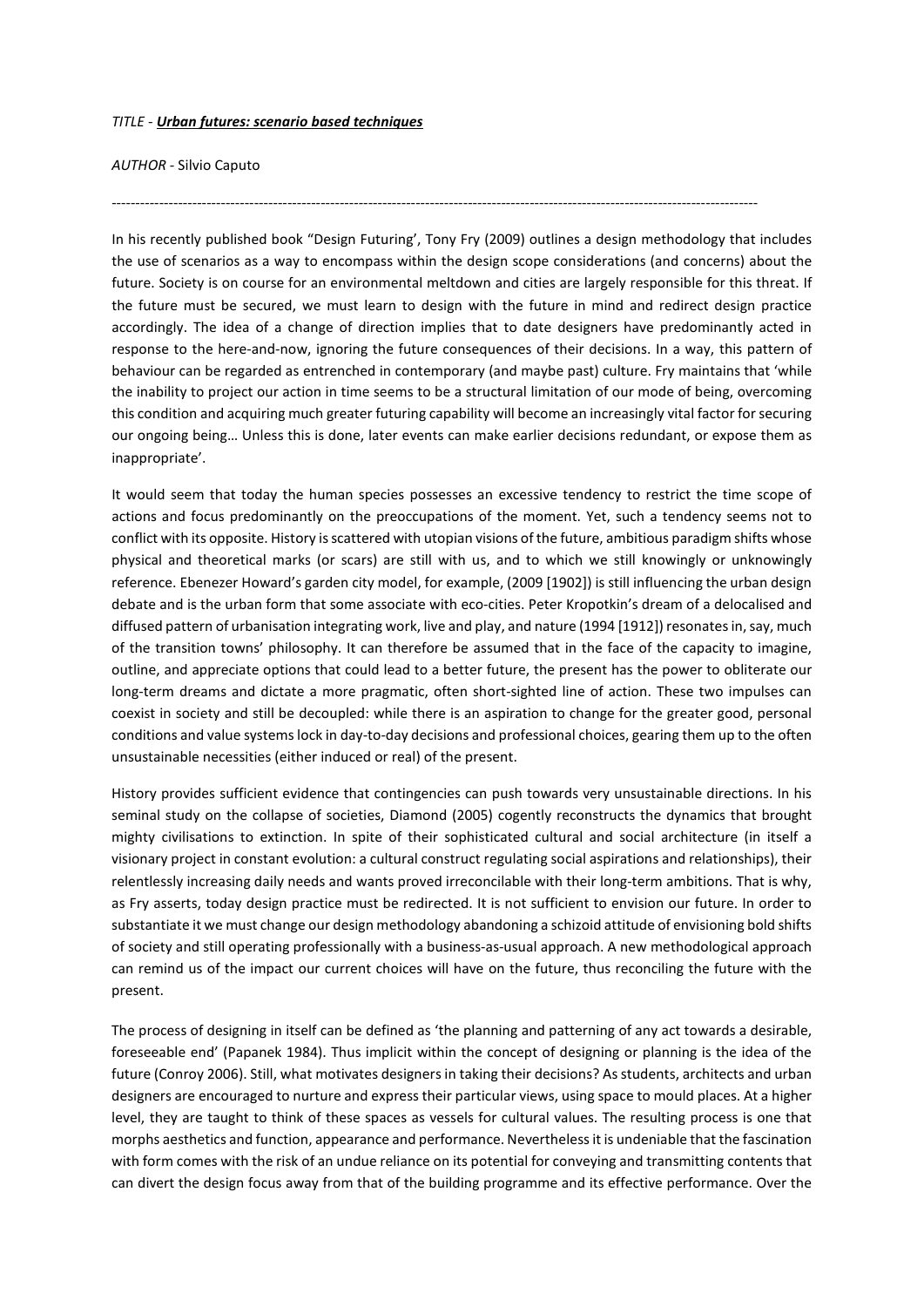last three decades there has been much formal experimentation. Nevertheless form for the sake of form can produce consumable objects. In a sort of 'the media is the message' logic, formal experimentation can become self-referential: 'architecture talking about architecture' (Hagan 2009). Much experimentation, however, has focused also on the building and city programmes, namely the conditions and the modalities with which buildings and spaces can perform. This new fertile ground of design investigation inevitably takes the time factor to centre stage, since it deals with the multiplicity of uses the built environment will support over its lifetime. This is important since as professionals we tend to crystallize buildings at a point in time, expressions of a cultural milieu and collective aspirations. Be it the Garden City utopia or the modernist's 'city of towers' dream, the paradigm of the moment always dictates how buildings and cities are designed. But how do we ensure that current visions of a brighter future will succeed? And even so, how do we ensure the future we dream is a positive future?

It is a fact, however, that we are experiencing the beginning of an age of scarcity, although scarcity should be defined. Is it induced or is it real (see Goodbun et al. 2012)? Does it stem from an excessive concentration of resources for the few, or is it the result of overexploitation? There is no univocal answer, although that which is known through science evidences the finite nature of resources and the critical deterioration of ecosystems. It demonstrates that excessive consumption entails high environmental bills. Designing in an age of scarcity becomes therefore the opportunity for a paradigm shift in design thinking, with political and methodological implications. Implications are political because designing for scarcity is concerned with the disadvantaged. The social landscape is rapidly mutating. Low-income groups today are swiftly increasing in number, including the educated young as well as professionals. Skills and education are no longer a guarantee of economic success and opportunities are increasingly limited. It is for this majority with scarce economic possibilities that designers will probably be called more and more frequently to work in the future, developing new architectural approaches and exploring innovation (so far predominantly focused on the wealthy) within tight constraints. The implications are also methodological: tight resource constraints impose thrift, ingenuity, and a particular attention to the long-term, so as to ensure resources are well allocated, and the built environment we design adapts to future aspirations and needs, thus lasting longer. Since this is not a conventional professional and/or didactic approach, students and professionals will inevitably need to go through a learning curve (see Fisher 2008), possibly facilitated by new methods and tools.

Concerns about the future, the scarcity of resources, and about the sustainability of present lifestyle are a call to arms for designers. Still the question remains of methodological approaches fit for purpose. The last decade has witnessed designers engaging in participative experiments, co-design, and more. Fisher (2008) defines this practice 'public-interest architecture' as opposed to one that concentrates its efforts for those who have ample means. It is also in this context that the research developed by the Urban Futures team can find a useful application within design practice. The research has produced a method to analyse the long-term efficacy of that which is designed today using an explorative form of scenario analysis.

Scenarios have been and are used to explore the challenges and risks that lie ahead. They were first utilised in war games during the first years of cold war, with Herman Kahn and his colleagues being some of the main experts in this field (for an account on scenarios techniques see Ruskin 2005). Only in the 70s was this approach developed into a stream of future studies, which were particularly appropriate to explore consequences of environmental degradation and excessive resource exploitation, at a point in time in which they were coming to public attention. 'Limits to Growth' for example (Meadows et al. 1979; Meadows et al. 2004), is one of the most famous studies utilising scenarios developed with mathematical models. In parallel to quantitative approaches, scenario techniques were developed using qualitative ones. For example, Royal Dutch/Shell used them as a strategic management technique to explore the probable evolution of markets and the consequent impact on their business. This type of analysis implies projecting a plan of action (any plan of action) considered for implementation against the backdrop of a set of conditions that may happen in the mid/long-term. In so doing, the plan of action can be modified to be valid under all possible future conditions considered. Modern scenario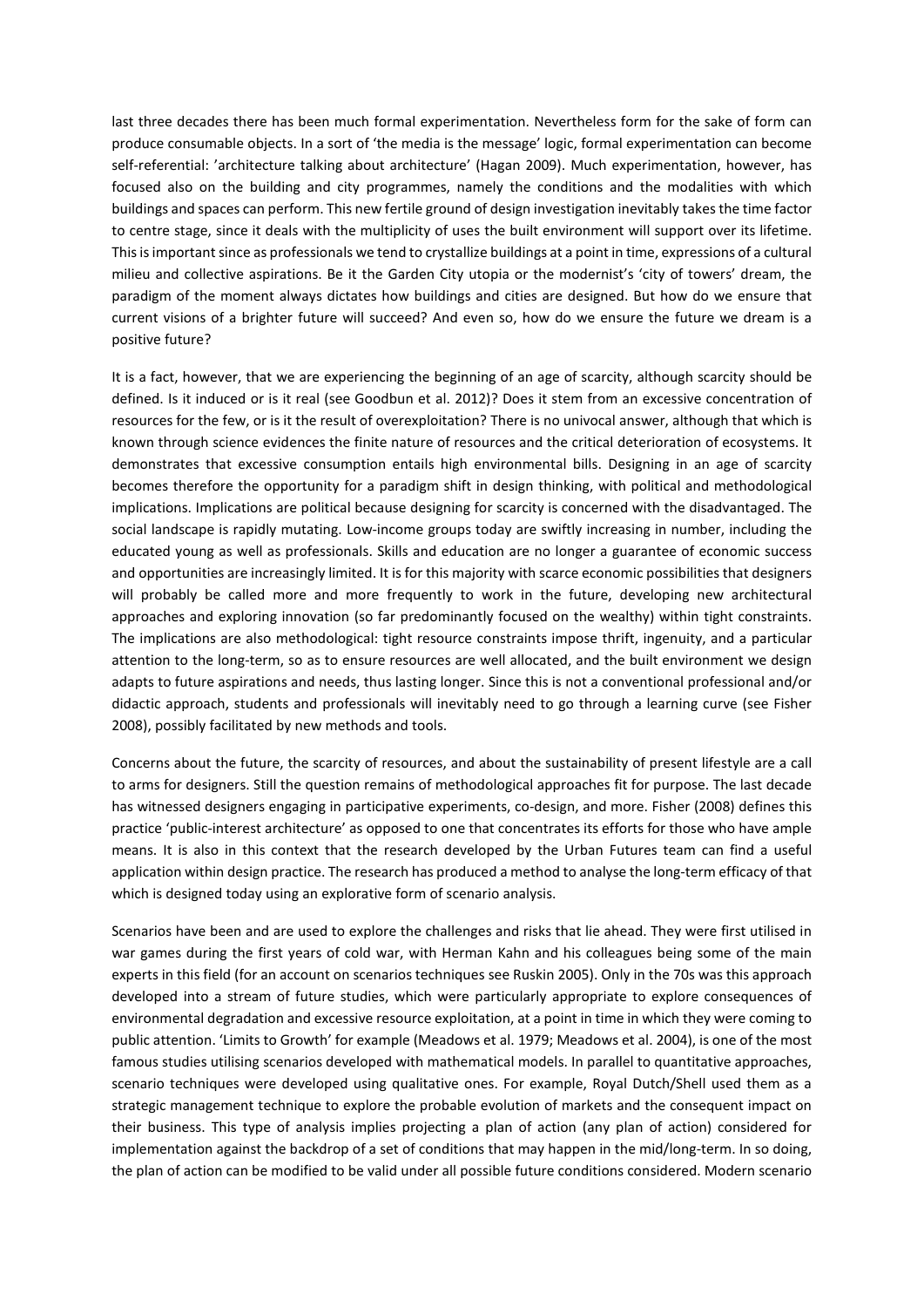techniques tend to merge quantitative and qualitative models. The development of a storyline, a narrative that can convey the several nested levels in which the future unravels, is a precious tool for discussions at a strategic level. Datasets generated through mathematic models provide the evidence base supporting the reasoning developed through the exercise of scenario analysis. Scenarios are extensively used at a macro scale to probe the long-term efficacy of national and global systems (e.g. energy systems, food systems, climate change etc.). The merit of the Urban Futures methodology is to provide a tool that can be used to assess a smaller scale of intervention (i.e. urban development), which can enable professionals operating within the built environment domain to utilise a scenario-based techniques without possessing any particular futuring skills.

Scenario analysis can be normative if the exploration of one or more desirable futures is functional to gain an understanding of pathways for the accomplishment of a desired end point (e.g. an aspirational vision of urban development); it can be exploratory (or descriptive) if diverse future scenarios are used to interrogate plausible developments of the present in order to understand the significance of potential impacts (IEA 2003). It is from this second approach that the Urban Futures<sup>[1](#page--1-0)</sup> method originates. Eschewing the temptation to outline a desirable future of the world, designers can focus on the performance of the built environment and on its intended programme. Thus, to an extent, the method is neutral, in that it does not interfere with design aspirations and objectives although by questioning a filed of possibilities, it identifies vulnerabilities that may undermine performance, so inevitably impinging on design choices. More importantly, the method can be used as a strategic approach to direct the attention within the design process towards the future.

In the Urban Futures method, scenarios that are used to test the resilience of design options portray four diverging but plausible urban conditions in 2050. They are based on the work of the Global Scenario Group (see Gallopin *et al.* 1997) although the original scenarios developed by that group were enriched by the Urban Futures research team so as to better capture the conditions of the urban context. Scenarios are determined by the different evolution of the world's drivers of change. These include: society, technology, economy, environment, and policy. Internally consistent variations of the drivers influence the unravelling of the present towards different directions. Deploying the scenarios on the imaginary axes of social equity (i.e. self-interest/solidarity) and political structure (i.e. global/national), it is possible to visualise scenarios covering a wide range of alternatives. The analysis is therefore developed by comparing design options against sufficient amplitude of plausible evolutions of the present so as to identify all possible adverse factors to the good performance of the option considered. As a result risks will be elicited that need to be addressed to ensure the functioning of the design option whatever the future holds.

*Figure 2 ABOUT HERE – The four scenarios deployed on a diagram with axes Global/Regional and Selfinterest/Solidarity. Key for the four scenarios: NSP = New Sustainability Paradigm; PR = Policy Reform; MF = Market Forces; FW = Fortress World (modified from Hunt et al. 2011)*

This multiple evaluation has similarities with the concept of different 'trajectories or visions of the longer term future' introduced by Hillier (2011) as opposed to a future envisioned in continuity with the present, or as a path-dependent repetition of the past, which tends to form the (unreliable) basis for traditional urban design and planning. Arguably the future is uncertain, and design and planning methods based on a linear evolution of the present are inevitably predicated on flawed assumptions. Hillier argues for a 'cartographic method' to develop planning, in which potentialities are traced, and maps of the forces' interplay are drawn up. The resulting map can be a valuable instrument for taking decisions informed by future risks and challenges. Likewise, rather than relying on a determined design strategy to attain the desired aim, the map of possibilities

 <sup>1</sup> *Urban Futures is a EPSRC-funded programme led by a consortium of five universities: University of Birmingham, Lancaster University, University of Exeter, Birmingham City University, and Coventry University*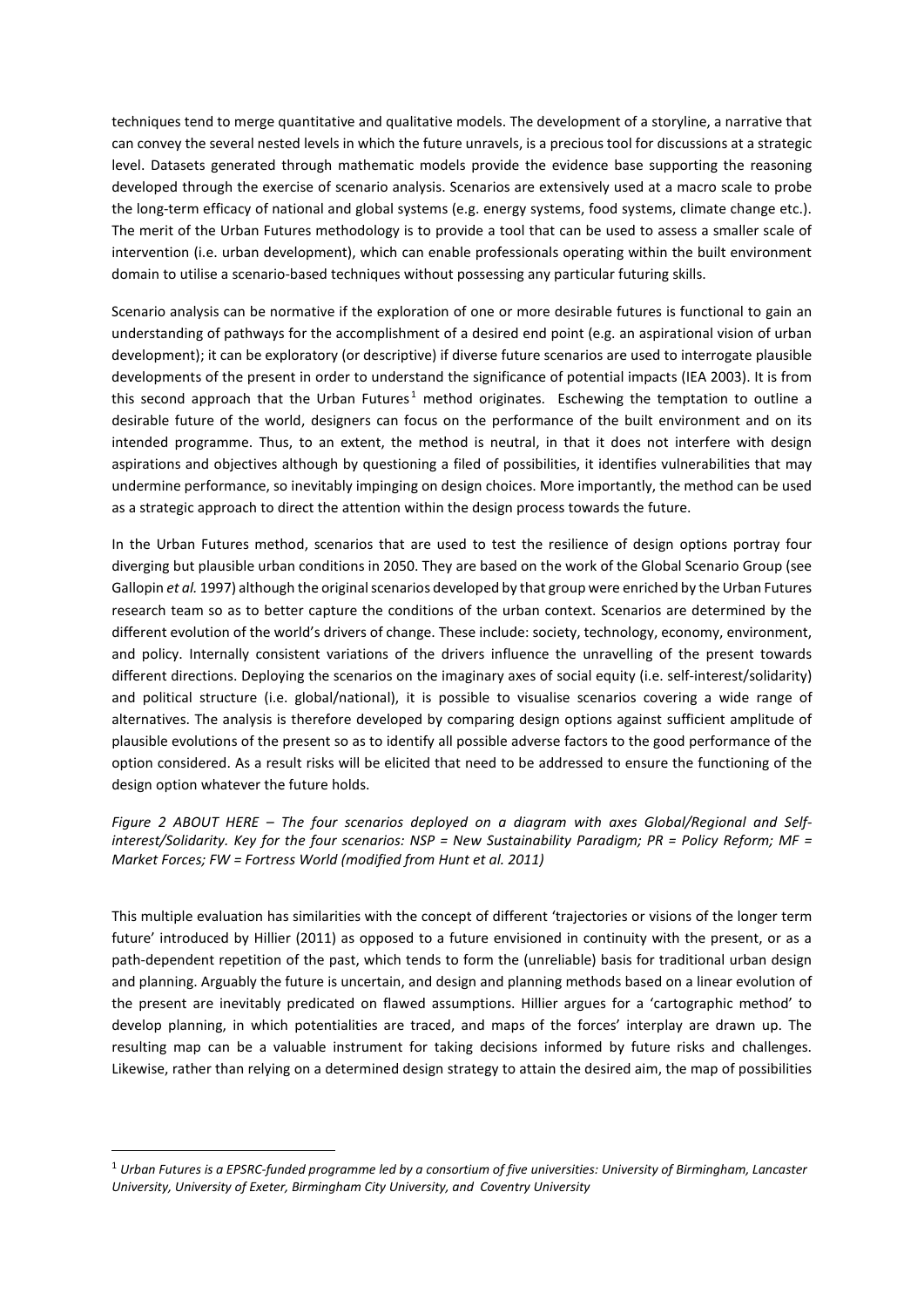resulting from the Urban Futures method of analysis can represent a rich tool of exploration, in which possible design pathways can be compared, considered, or even merged in a non-linear process.

An exhaustive presentation of scenarios, characteristics, and the methodology can be found in the BRE publication 'Designing resilient cities' (Lombardi et al. 2012). The method has been also formatted into a free web-based tool (see www.urban-futures.org). What follows is a brief description of the scenarios:

*New Sustainability Paradigm* – Society moves towards an ethos of 'one planet living' and embraces equity and sustainability values. New socio-economic arrangements change the character of urban industrial civilization, rather than its replacement;

*Policy Reform* – Policy attempts to regulate the market so as to mitigate its impact on economic imbalances, social equity and environmental degradation, although the public domain resists change. Tensions between continuity of dominant values and greater equity for addressing key sustainability goals ensue;

*Market* Forces - Free market doctrine dominates, with individualism and materialism as core society values. The 21st century global system evolves without major surprise, in the belief that incremental market adjustments are able to cope with social, economic and environmental problems as they arise;

*Fortress World* - The world is divided, with the rich minority living in interconnected, protected enclaves and an impoverished majority outside. Armed forces impose order and prevent collapse.

The method can be used in many ways. A comprehensive list of urban characteristics (i.e. indicators of urban sustainability such as domestic energy use, water quality, dwelling density, etc) supports a rigorous and detailed evaluation that can be both quantitative and qualitative. In addition to this type of analysis, a 'light touch' version that is more appropriate for short workshops or brainstorming sessions can be utilised. In this format, it is sufficient to grasp the dynamics behind scenario narratives (i.e. how the drivers of change behave) and discuss the consequences of these dynamics on the design options examined. It is an evaluation that lends itself to be developed discursively and that can be easily performed within small design teams or in isolation, thus facilitating its use even for small scale design projects. It was trialled, for example, in the course of a short workshop within the European Urban Summer School 2012 (EUSS), in which a brief description of the method was presented to an audience of postgraduate architects, urban designers, and young professionals with diverse backgrounds. Subsequently, teams that were developing design projects for the summer school were asked to quickly trial the method on their design schemes.

#### *Figure 2 ABOUT HERE – diagram of the five-step sequence of the UF method (modified from Lombardi et al. 2012)*

The Urban Futures method is structured in five steps (see Figure 2). The sequence is designed to be circular and iterative rather than linear. It allows the analysis of single particular aspects (e.g. materials, technologies, strategies, policies, etc) of urban development. Findings can be used to modify the initial design and make it more resilient to future events, thus closing the loop. The first step consists in the identification of the intended purpose of a 'solution for sustainability'. It prompts answering questions such as: is this solution fit for the purpose stated? Has it really the potential to attain it? This is an important step, since it brings the focus to the design programme and the benefits this is supposed to deliver, thus taking the finality of the project rather than the solution examined or its form to centre stage. For example, one of the groups testing their initial design scheme in the course of the EUSS workshop described their plan of installing an over-sized billboard on the wall of an existing building as a means to encourage interaction of passers-by and therefore community building. Bromley-by-Bow, the area for this project, is a degraded London neighbourhood inhabited by low-income groups. Expressing thoughts on the billboard and possibly exchanging opinions with those standing by the billboard could constitute an occasion to facilitate interaction and a much needed community cohesion. The identification of the intended benefit of the design concept leads to some questions such as: Is the billboard an effective media and its position ideal for luring people to express themselves? Will the billboard be vandalised thus failing its objective? Such questions help scrutinize the actual effectiveness of the design concept. Their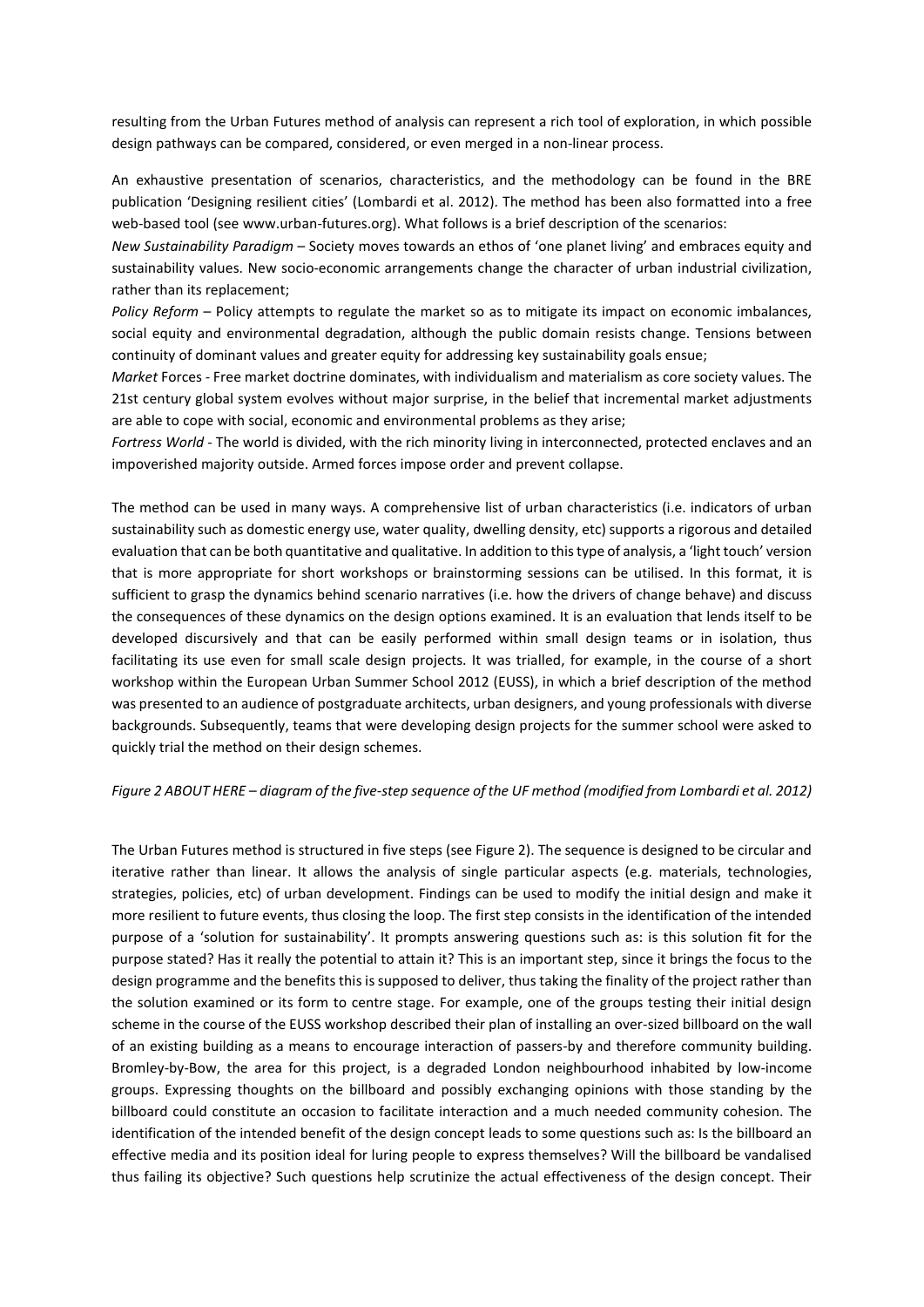formulation leads to the second step, aimed at detecting the 'necessary conditions' for delivering the initially stated benefit, not only now but, more importantly, over the potential lifetime of the design scheme. For example, owners of the buildings must allow the use of the external wall for a sufficiently long period to attain the intended results (i.e community building). This poses an issue of ownership. Passers-by must be willing to use the wall for communicating their thoughts, which poses an issue of communicating effectively to them the purpose of the billboard. It also poses an issue of community engagement of each individual. The third step consists of assessing these 'necessary conditions' against the four scenarios. This can be done consulting characteristics and performance of relevant indicators or, in the light version, deducing some risks implicit in the nature of each scenario. For example, in a Market Forces world the external wall of the building may be reclaimed by the owners that have little interest in community issues. Can we think of a way to protect the billboard? In a New Sustainability Paradigm world, a community is likely to be well established even in currently disadvantaged areas. Can we think of a way the billboard can be adapted so as to be utilised in this scenario too? In the forth step, findings are aggregated to determine the degree of resilience of the solution. Finally, in the last step a decision informed by the analysis results can be taken. If conditions are supported in all futures, the 'solution for sustainability' is robust. Conversely, causes of adversity must be identified so as to address them, or another solution must be selected.

In the workshop the analysis was not entirely completed, and the last steps were not developed. Nevertheless, the initial and brief evaluation indicated a few factors that can help reinforce the initial conceptual design. First, the scheme must encompass factors such as community and building owners' involvement. Second, the solution must be adaptable enough to be used also under social circumstances different from today. This can imply many things: an effective integration with the building envelope that can enhance the formal qualities of the building (thus circumventing the owner's reluctance to make the wall available); the planning of a series of community events as an integral part of the design scheme; and the design of a multifunctional surface that can be used, say, as a local notice board in a New Sustainability Paradigm scenario.

Inevitably, large scale projects will require more sophisticated appraisals when using the Urban Futures method. Nevertheless, in its simplicity the example presented here captures well the potential of the method to change conventional design processes and integrate a particular attention to long-term factors within them. Ultimately the method is meant to be a tool to facilitate a change of attitude. It clearly represents only one of the possible structured approaches for such a purpose. Still its novelty lies in the use of scenarios as a way to capture the several dimensions of the city. Their narratives encapsulate the social, the economic, and the environmental showing how these interact. This way, users are prompted to an integrated appraisal of their projects. It is hoped that this structured approach can facilitate change. It certainly changed the attitude to design of those who developed it.

#### **References**

Conroy, M. M. (2006). 'Moving the Middle Ahead: Challenges and Opportunities of Sustainability in Indiana, Kentucky, and Ohio', *Journal of Planning Education and Research*, 26(1), 18-27

Diamond, J. (2005) *Collapse – How societies choose to fail or survive*, London: Penguin Books

Fisher, T. (2008) 'Public-interest architecture: a needed and inevitable change' in: Bell, B. and Wakeford, K., eds., *Expanding architecture: design as activism*, New York: Metropolis Books